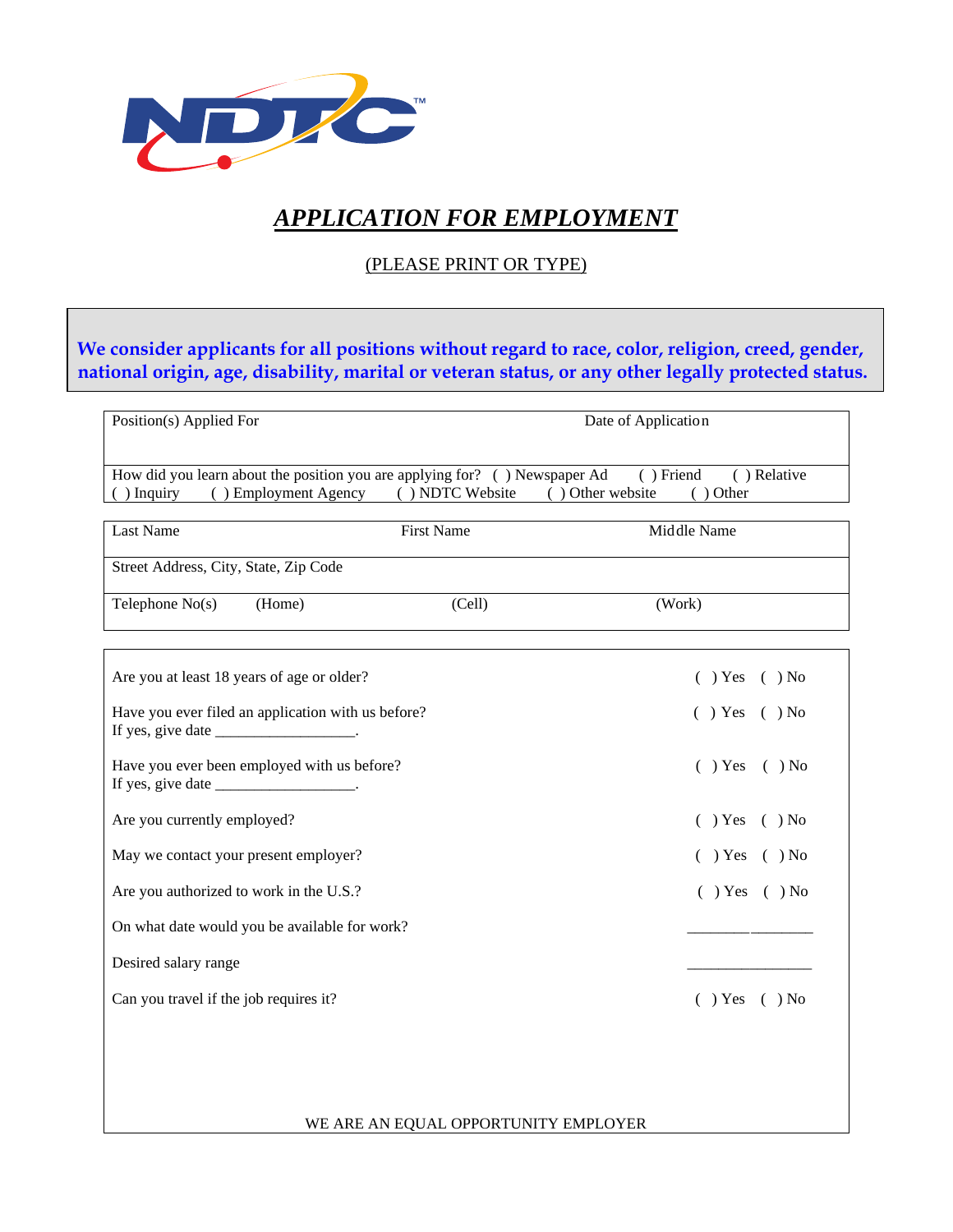### **EDUCATIONAL BACKGROUND**

| NAME & LOCATION    | <b>COURSE OF STUDY</b> | YEARS COMPLETED | DIPLOMA/DEGREE |
|--------------------|------------------------|-----------------|----------------|
| <b>High School</b> |                        |                 |                |
| College            |                        |                 |                |
| Other              |                        |                 |                |

#### **WORK EXPERIENCE**

Start with your present or last job. Include any job-related military service assignments and volunteer activities. You may exclude organizations which indicate race, color, religion, gender, national origin, disabilities or other protected status.

| Employer            |            | Dates                     | Employed             | <b>Work Performed</b> |
|---------------------|------------|---------------------------|----------------------|-----------------------|
| Address             |            |                           |                      |                       |
| Telephone Number(s) |            | Hourly<br><b>Starting</b> | Rate/Salary<br>Final |                       |
| Job Title           | Supervisor |                           |                      |                       |
| Reason for Leaving  |            |                           |                      |                       |

| Employer                | Dates                     | Employed             | <b>Work Performed</b> |
|-------------------------|---------------------------|----------------------|-----------------------|
| Address                 |                           |                      |                       |
|                         |                           |                      |                       |
| Telephone Number(s)     | Hourly<br><b>Starting</b> | Rate/Salary<br>Final |                       |
| Job Title<br>Supervisor |                           |                      |                       |
| Reason for Leaving      |                           |                      |                       |

| Employer                | Dates                     | Employed             | Work Performed |
|-------------------------|---------------------------|----------------------|----------------|
| Address                 |                           |                      |                |
| Telephone Number(s)     | Hourly<br><b>Starting</b> | Rate/Salary<br>Final |                |
| Job Title<br>Supervisor |                           |                      |                |
| Reason for Leaving      |                           |                      |                |

List professional, trade, business or civic activities and offices held. *You may exclude membership, which would reveal gender, race, religion, national origin, age, ancestry, disability or other protected status.*

Describe any job-related training received in the United States military.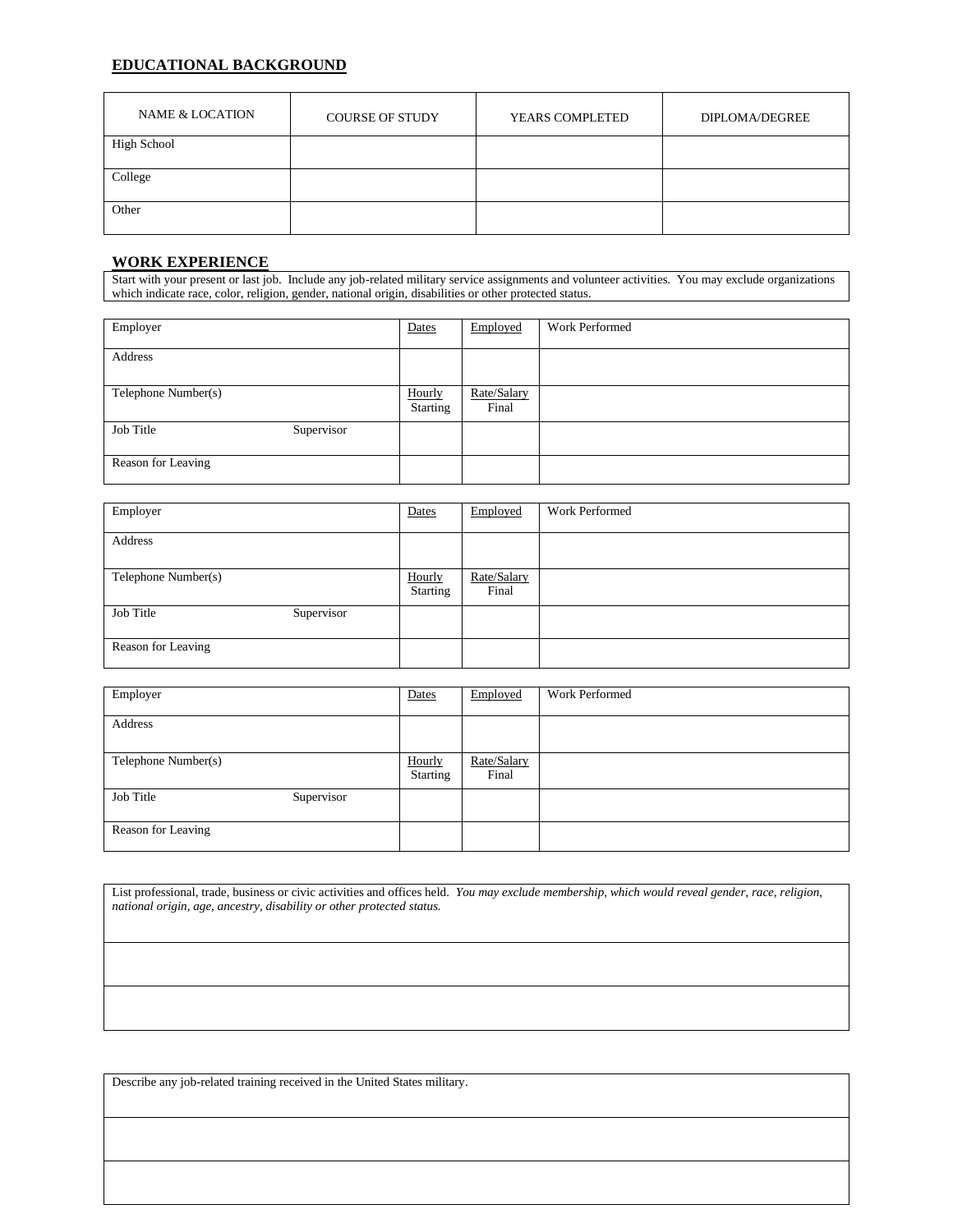Summarize any special job-related skills, training, apprenticeship, and qualifications acquired from employment or other experience.

Note to Applicants: **DO NOT ANSWER THIS QUESTION UNLESS YOU HAVE BEEN INFORMED ABOUT THE REQUIREMENTS OF THE JOB FOR WHICH YOU ARE APPLYING.** Are you capable of performing in a reasonable manner, with or without a reasonable accommodation, the activities involved in the job or occupation for which you have applied? A description of the activities involved in such a job or occupation is attached. () YES () NO

#### **PROFESSIONAL REFERENCES**

| 1. Name | Phone # |
|---------|---------|
| Address |         |
| 2. Name | Phone # |
| Address |         |
| 3. Name | Phone # |
| Address |         |

#### **APPLICANT'S STATEMENT**

I certify that answers given herein are true and complete to the best of my knowledge.

I authorize investigation of all statements contained in this application for employment as may be necessary in arriving at an employment decision.

I hereby understand and acknowledge that, unless otherwise defined by applicable law, any employment relationship with this organization is of an *"at will"* nature, which means that the Employee may resign at any time and the Employer may discharge Employee at any time with or without cause. It is further understood that this *"at will"* Employment relationship may not be changed by any written document or by conduct unless such change is specifically acknowledged in writing by an authorized executive of this organization.

In the event of employment, I understand that false or misleading information given in my application or interview(s) may result in discharge. I understand, also, that ND Law prohibits smoking, including the use of electronic smoking devices, within twenty feet of entrances, exits, operable windows, air intakes, and ventilation systems of enclosed areas of places of employment and within Company vehicles. I further understand that I am required to abide by all rules, regulations, and policies of the employer.

\_\_\_\_\_\_\_\_\_\_\_\_\_\_\_\_\_\_\_\_\_\_\_\_\_\_\_\_\_\_\_\_\_\_\_\_\_\_\_\_ \_\_\_\_\_\_\_\_\_\_\_\_\_\_\_\_\_\_\_\_\_\_\_\_\_\_\_\_\_\_\_

Signature of Applicant Date

Please send completed application, resume and letter of interest to:

NDTC ATTN: HR Administrator PO Box 180 Devils Lake ND 58301-0180